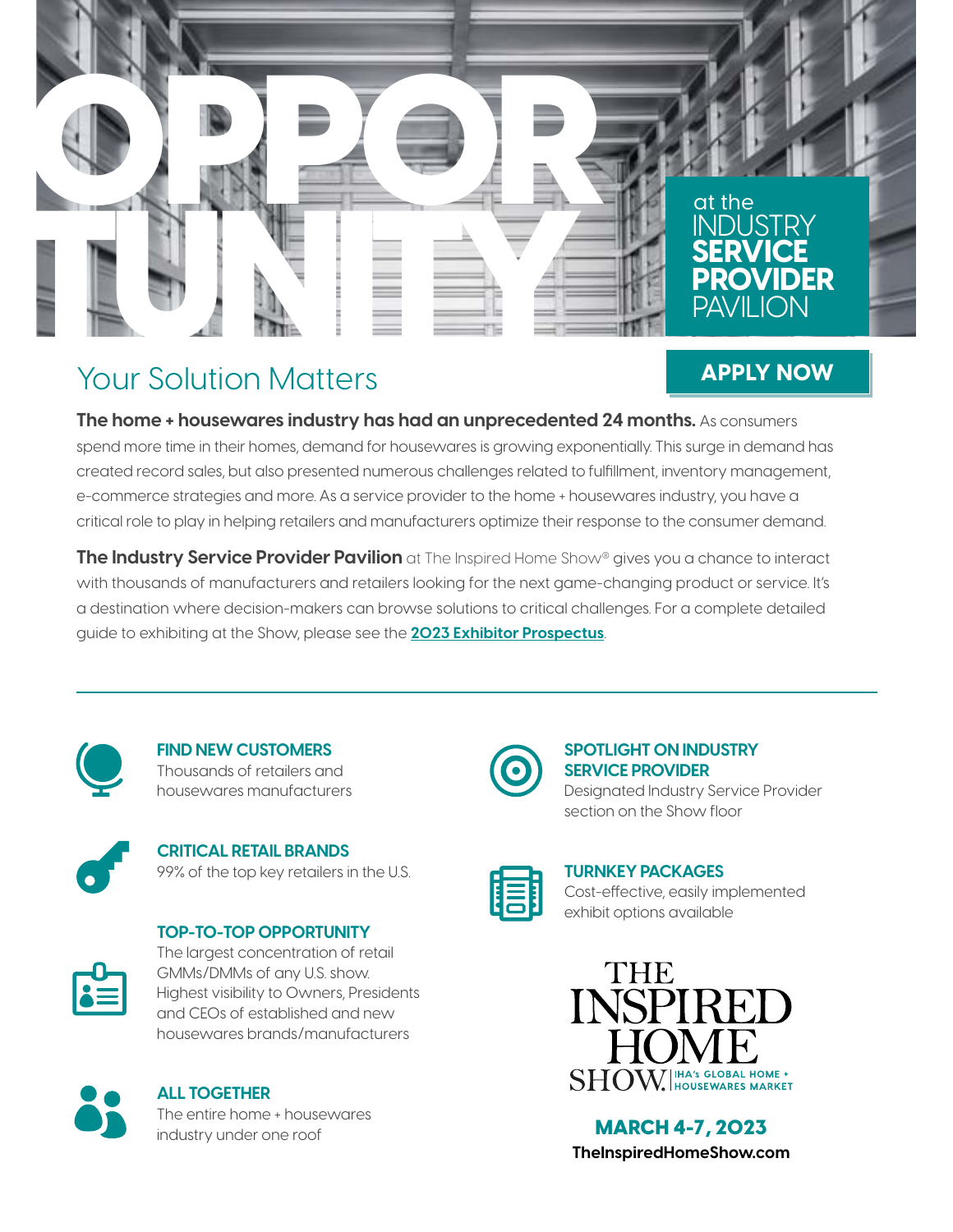

## **INDUST SERVICE PROVIDER** PAVII ION

# Flexible Booth Packages

#### **Turnkey Kiosk Packages:**

- IHA Associate I Membership for 2022/2023 (\$1,000-\$2,000 value)
- (2) Show badges
- (1) 8' backwall (includes graphic of your choosing)
- (1) 500 watt electrical outlet
- (2) Stools
- Standard booth carpet

#### **IHA Industry Service Provider Pavilion Fee: \$4,000-\$5,000\***

\*Turnkey Kiosk Fee for companies with annual sales: Under \$10M = \$4,000 | Over \$10M = \$5,000

#### **Standard Booth Options:**

• IHA square footage Associate I Member rate (\$22.00/sq. ft.)

#### **Flexible options to fit your brand and budget**

| <b>INLINE</b><br><b>STRUCTURE</b> | <b>ASSOCIATE I</b><br><b>MEMBER RATE</b><br>(\$22.00/SQ FT) | <b>ASSOCIATE I</b><br><b>MEMBERSHIP DUES</b> | <b>FREEMAN BASIC</b><br><b>BOOTH PACKAGE</b><br><b>ESTIMATE</b> | <b>COST ESTIMATE</b> |
|-----------------------------------|-------------------------------------------------------------|----------------------------------------------|-----------------------------------------------------------------|----------------------|
| $10' \times 10'$                  | \$2,200                                                     | \$1,000-\$2,000**                            | \$4,500                                                         | \$7,700-\$8,700      |
| $10' \times 20'$                  | \$4,400                                                     | \$1,000-\$2,000                              | \$8,900                                                         | \$14,300-\$15,300    |
| $10' \times 30'$                  | \$6,600                                                     | \$1,000-\$2,000                              | \$11,900                                                        | \$19,500-\$20,500    |
| $1O' \times 4O'$                  | \$8,800                                                     | \$1,000-\$2,000                              | \$14,000                                                        | \$23,800-\$24,800    |

\*\*Membership Fees:

Under \$10M in sales = \$1,000 | Over \$10M in sales = \$2,000

For more information on Freeman Booth Packages please contact: **[Freeman Exhibitor Sales](https://www.freeman.com/event-services/exhibit-environment-design/?utm_medium=cpc&utm_source=google&utm_campaign=search&gclid=EAIaIQobChMImMLLwc7M8wIV-25vBB2A5wpPEAAYAiAAEgJ9PPD_BwE)**

## **[APPLY NOW](https://www.theinspiredhomeshow.com/exhibit/)**

#### **Industry Service Provider Pavilion Benefits:**

- Dedicated sales manager
- Access to negotiated hotel rates and amenities
- Sponsorship opportunities
- Press release to trade pubs promoting the new industry service provider destination
- Show signage promoting the destination
- Pre-Show marketing of the destination including web site and email promotion
- Complimentary shuttle service

#### **Secure your space today at [TheInspiredHomeShow.com/Exhibit](https://www.theinspiredhomeshow.com/exhibit/).**

For more information on exhibit space, contact: **Katie Thill at [kthill@housewares.org](mailto:kthill%40housewares.org?subject=Industry%20Service%20Provider%20Pavilion%20Inquiry) or +1.847.692.0122.**



The Show connects not only buyer to seller, but also product to lifestyle and the industry to the consumer mindset. This March, the home + housewares industry will converge upon Chicago to discover new products and trends, meet face-to-face with executives from top retail and manufacturer brands, and gain the insights, leads and exposure to jump-start a successful year.